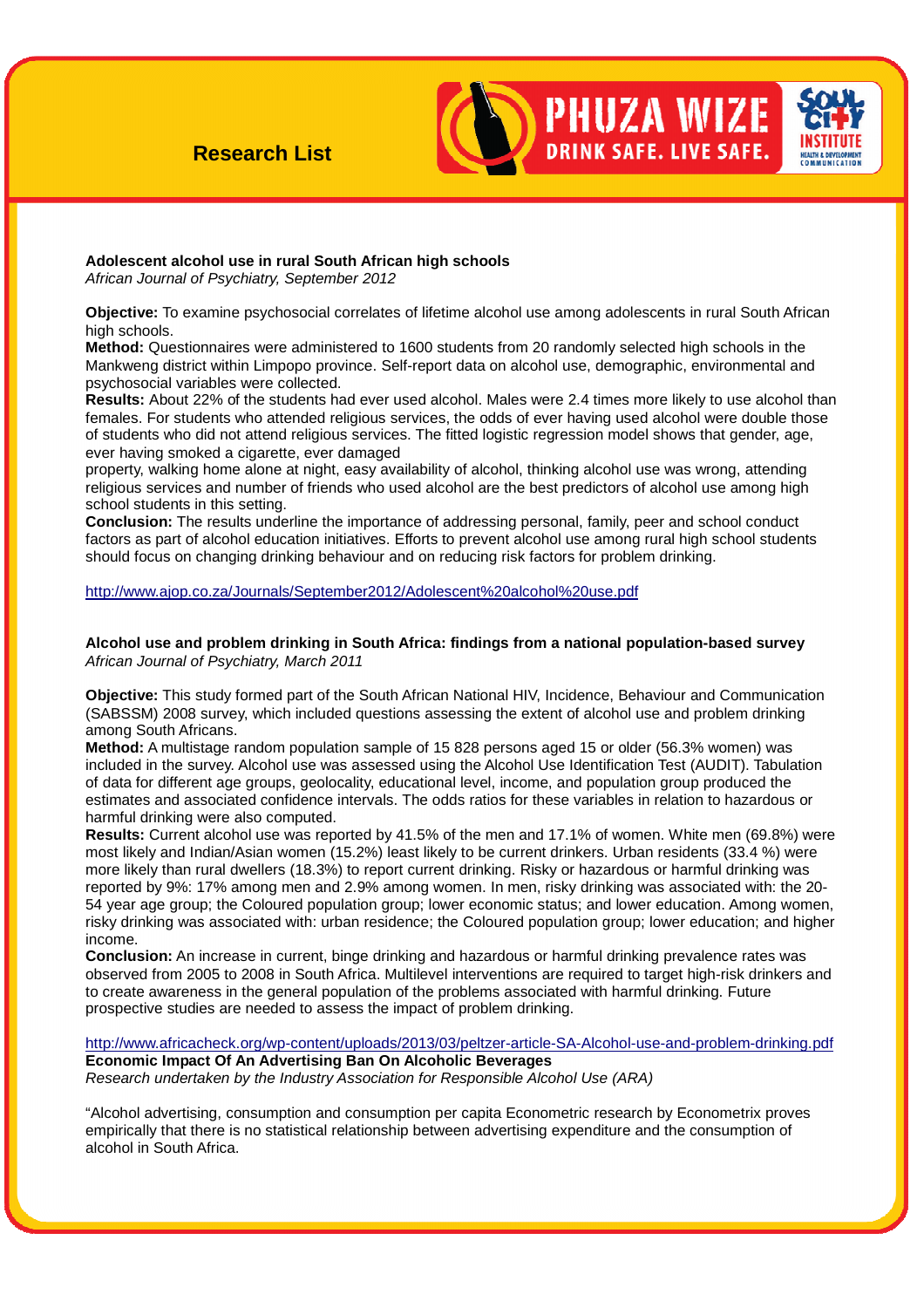In addition, their literature review of key international studies on this topic found inconclusive evidence that alcohol advertising increases alcohol consumption.

This means that policy efforts to reduce per capita alcohol consumption levels by means of regulating or banning liquor advertising may prove ineffective.

It may well be that a significant proportion of the alcohol abuse possibly lies, or is associated with the informal

market, rather than the formal legal liquor market." (http://www.ara.co.za/about/research)

Chapter 1: The contribution of the liquor industry to the South African economy http://www.ara.co.za/uploads/ban-on-alcohol-advertising/economic-impact-of-anadban\_econometrix\_ara\_chapter1.pdf

Chapter 2: Alcohol demand/consumption patterns in South Africa http://www.ara.co.za/uploads/ban-on-alcohol-advertising/economic-impact-of-anadban\_econometrix\_ara\_chapter2.pdf

Chapter 3: The cost of harmful alcohol use in South Africa and policy measures to curb harmful use http://www.ara.co.za/uploads/ban-on-alcohol-advertising/economic-impact-of-anadban\_econometrix\_ara\_chapter3.pdf

Chapter 4: Overview of alcohol beverages10 advertising expenditure in South Africa http://www.ara.co.za/uploads/ban-on-alcohol-advertising/economic-impact-of-anadban\_econometrix\_ara\_chapter4.pdf

Chapter 5: Link between alcohol consumption and advertising expenditure, and the effectiveness of policy measures

http://www.ara.co.za/uploads/ban-on-alcohol-advertising/economic-impact-of-anadban\_econometrix\_ara\_chapter5.pdf

Chapter 6: Possible impact of ban of alcoholic beverages advertising in South Africa http://www.ara.co.za/uploads/ban-on-alcohol-advertising/economic-impact-of-anadban\_econometrix\_ara\_chapter6.pdf

Chapter 7: Economic Impact Modelling of an Advertising Ban on Alcoholic Beverages http://www.ara.co.za/uploads/ban-on-alcohol-advertising/economic-impact-of-anadban\_econometrix\_ara\_chapter7.pdf

Chapter 8: Summary, Conclusions and Recommendations http://www.ara.co.za/uploads/ban-on-alcohol-advertising/economic-impact-of-anadban\_econometrix\_ara\_chapter8.pdf

**A Public Health Approach to Addressing Alcohol-Related Crime in South Africa** African Journal of Drug & Alcohol Studies, 5(1), 2006

#### ABSTRACT

South Africa is reported to have one of the highest levels of alcohol consumption per drinker in the world. This article provides a brief review of the role played by alcohol in crime in general, and focuses specifically on the burden of alcohol in South Africa in terms of crime, violence and injury. Strategies likely to be effective in reducing the level of alcohol-related harm are discussed, with particular emphasis being given to initiatives aimed at restricting the physical availability and accessibility of alcohol, restricting alcohol advertising and marketing, placing restrictions on certain alcohol products/containers, introducing counter-measures to more effectively address drinking and driving, and ensuring effective treatment for drink-driving offenders and persons incarcerated for certain crimes. The paper concludes with some comments on the need for the effective translation of strategy into action.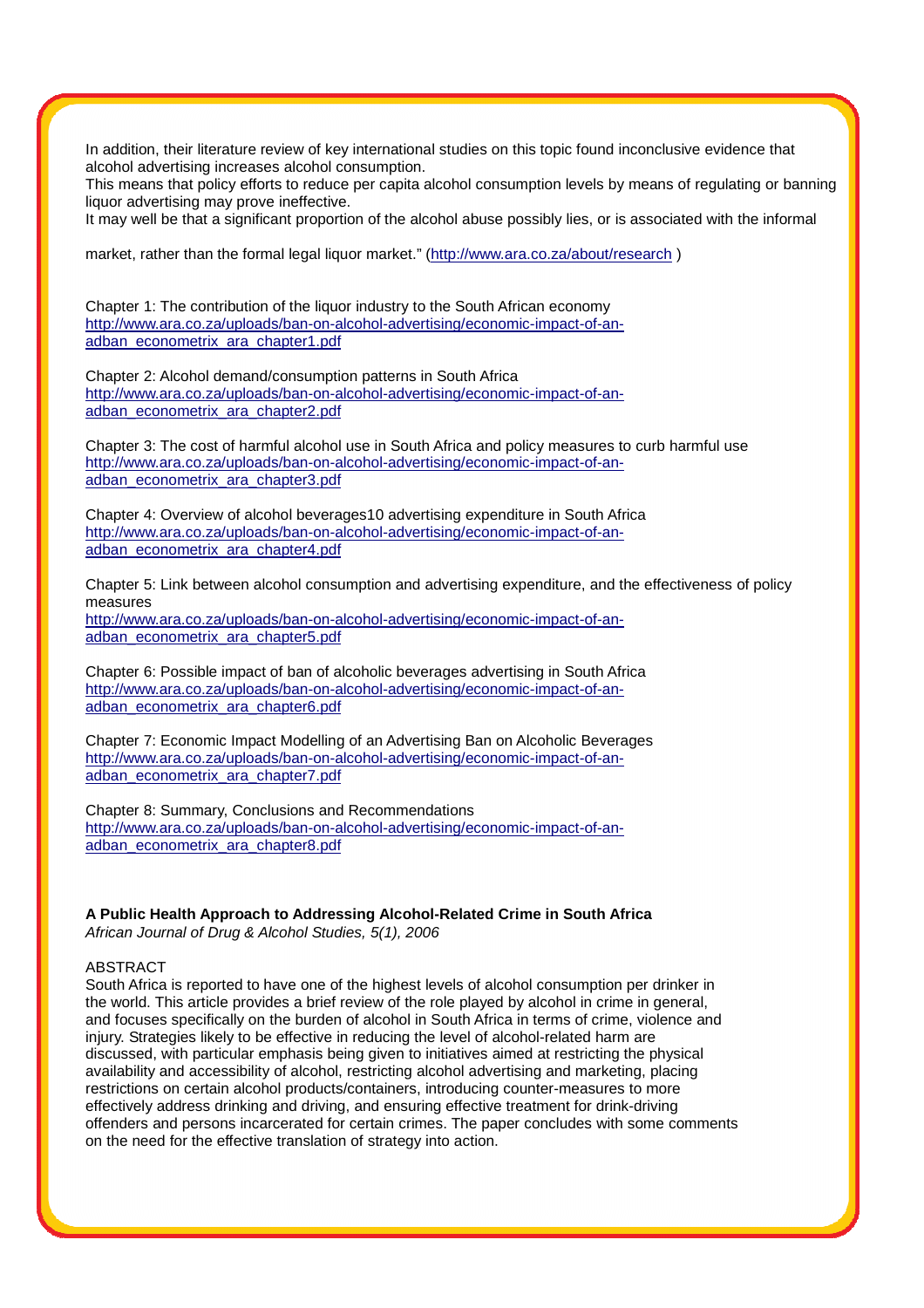# **Impact of Alcohol Advertising and Media Exposure on Adolescent Alcohol Use: A Systematic Review of Longitudinal Studies**

# **Alcohol and Alcoholism** (2009) 44(3): 229-243.

**Aims:** To assess the impact of alcohol advertising and media exposure on future adolescent alcohol use. **Methods:**We searched MEDLINE, the Cochrane Library, Sociological Abstracts, and PsycLIT, from 1990 to September 2008, supplemented with searches of Google scholar, hand searches of key journals and reference lists of identified papers and key publications for more recent publications. We selected longitudinal studies that assessed individuals' exposure to commercial communications and media and alcohol drinking behaviour at baseline, and assessed alcohol drinking behaviour at follow-up. Participants were adolescents aged 18 years or younger or below the legal drinking age of the country of origin of the study, whichever was the higher. **Results:**Thirteen longitudinal studies that followed up a total of over 38,000 young people met inclusion criteria. The studies measured exposure to advertising and promotion in a variety of ways, including estimates of the volume of media and advertising exposure, ownership of branded merchandise, recall and receptivity, and one study on expenditure on advertisements. Follow-up ranged from 8 to 96 months. One study reported outcomes at multiple time-points, 3, 5, and 8 years. Seven studies provided data on initiation of alcohol use amongst nondrinkers, three studies on maintenance and frequency of drinking amongst baseline drinkers, and seven studies on alcohol use of the total sample of non-drinkers and drinkers at baseline. Twelve of the thirteen studies concluded an impact of exposure on subsequent alcohol use, including initiation of drinking and heavier drinking amongst existing drinkers, with a dose response relationship in all studies that reported such exposure and analysis. There was variation in the strength of association, and the degree to which potential confounders were controlled for. The thirteenth study, which tested the impact of outdoor advertising placed near schools failed to detect an impact on alcohol use, but found an impact on intentions to use.

**Conclusions:** Longitudinal studies consistently suggest that exposure to media and commercial communications on alcohol is associated with the likelihood that adolescents will start to drink alcohol, and with increased drinking amongst baseline drinkers. Based on the strength of this association, the consistency of findings across numerous observational studies, temporality of exposure and drinking behaviours observed, dose-response relationships, as well as the theoretical plausibility regarding the impact of media exposure and commercial communications, we conclude that alcohol advertising and promotion increases the likelihood that adolescents will start to use alcohol, and to drink more if they are already using alcohol.

# http://alcalc.oxfordjournals.org/content/44/3/229.full.pdf+html

#### **Reducing binge drinking to prevent HIV among mineworkers in South Africa**

SACEMA Quarterly

http://sacemaquarterly.com/hiv-prevention/reducing-binge-drinking-to-prevent-hiv-among-mineworkers-in-southafrica.html

#### **A total ban on alcohol advertising: Presenting the public health case**

Charles Parry, Nadine Harker Burnhams, Leslie London http://www.scielo.org.za/pdf/samj/v102n7/10.pdf

#### **Alcohol Policies in Africa**

African Journal of Drug & Alcohol Studies, 5(1), 2006

#### ABSTRACT

This paper reviews studies of the patterns of alcohol use and consumption in Africa. It highlights the findings that alcohol consumption has currently been on the increase with the underage and young persons (ages 10 to 25 years) of both sexes predominating. It was also noted that marketing played a critical role in the globalization of patterns of alcohol use among young people with the production of new alcoholic beverages specially designed for youth markets such as wine coolers, alcopops, malternatives, etc. Excessive drinking by youths was also found to be facilitated by free drinks at social occasions. Apart from the pleasure/fun of drinking, damaging health, social and economic consequences were reported which called for urgent public health intervention measures.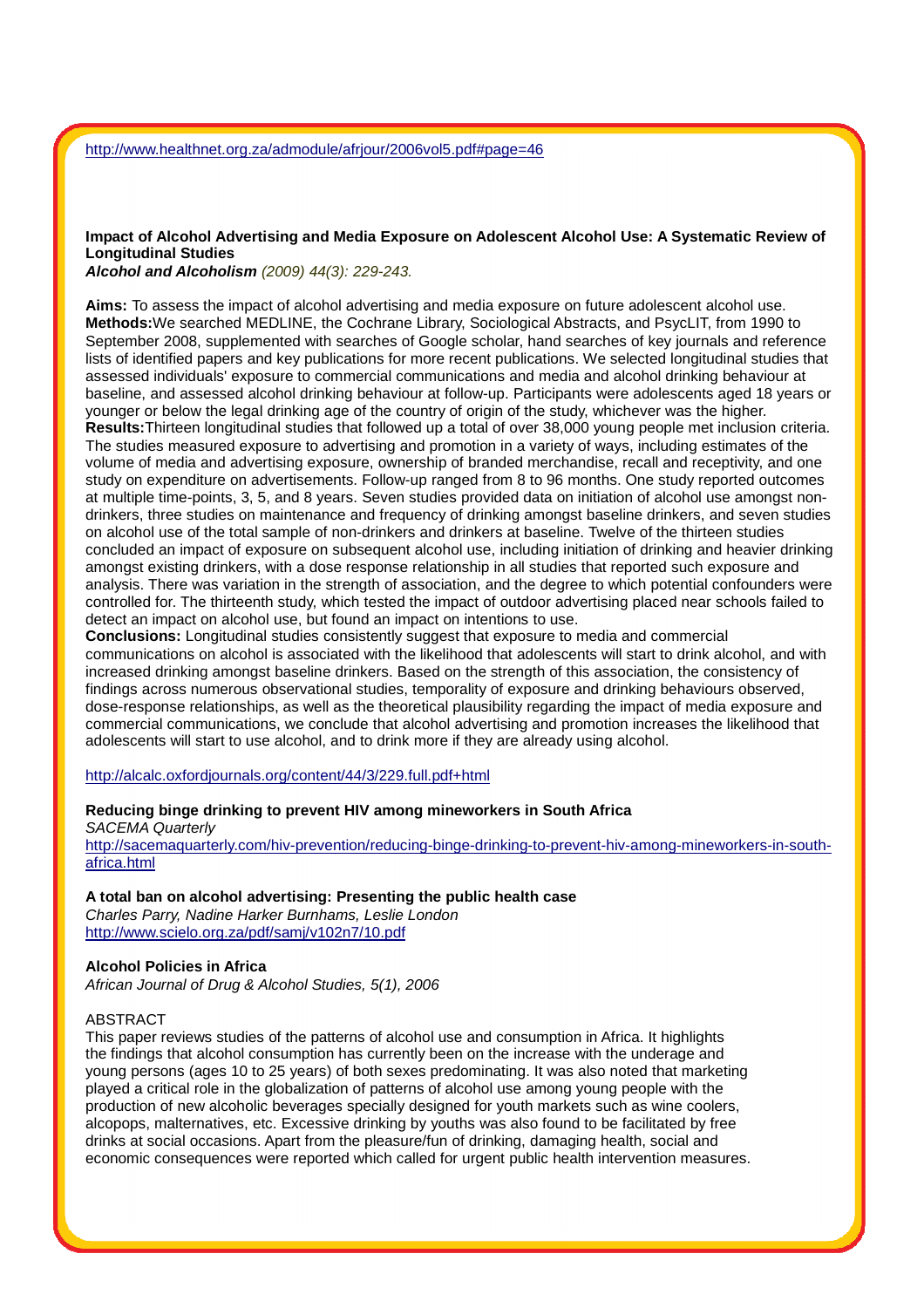The paper then reviews alcohol control policies that have been found effective in the industrialized world and recommends the ones relevant to the African culture that could be added to the existing alcohol policies in different African countries.

#### http://www.sahealthnet.co.za/admodule/afrjour/2006vol5.pdf#page=32

**Alcohol Problems in Developing Countries: Challenges for the New Millennium**  Symposium: "Medicine Meets Millennium"

Abstract: The focus of the paper is on alcohol problems in developing countries and specifically what needs to be done to reduce the burden of harm in such countries. It draws heavily on material coming out of the WHO supported Alcohol Policy in Developing Societies project. Focussing on recorded alcohol consumption may not be the best way to compare developed and developing countries as it excludes informally produced and traded alcohol and conceals the fact that there is heavy drinking

in some localities and in some groups in many developing countries. In the latter the replacement of traditional and locally produced beverages with industrial beverages has facilitated a pat-tern of regular heavy drinking. Along with its pleasures and benefits drinking brings many problems for developing societies, including trauma, violence, organ system damage, various cancers, unsafe sexual practices, and injuries to the brain of the developing foetus. These are in addition to negative economic and social consequences. The paper goes on to set out some broad principles which might be useful in guiding intervention efforts in developing countries as well as specific strategies for consideration at both a country and global level. It is argued that in the 22<sup>nd</sup> century we can expect the use of alcohol to be far more circumscribed than at present.

http://www.sahealthinfo.net/admodule/Suchtmed.pdf

**Estimating the burden of disease attributable to alcohol use in South Africa in 2000** 

South African Medical Journal, Vol 97, No 8 (2007) http://www.ajol.info/index.php/samj/article/view/13896/59676

# **Why South Africa's proposed advertising ban matters**

Addiction, Volume 108, Issue 7

"Because of the high numbers of abstainers in many African countries, South Africa's proposed ban on alcohol advertising is an appropriate response, in combination with other evidence-based measures, in a region where alcohol is the leading cause of death and disability, and where alcohol companies are investing billions of dollars to increase consumption of their products."

### http://onlinelibrary.wiley.com/doi/10.1111/add.12155/full

# **Narratives on Alcohol Dependence in the Family in Post-Apartheid South Africa**

Journal of Addiction Research and Therapy, 2013

**Objective:** This study highlights how alcohol dependence in the context of family development in post-apartheid South Africa results in inordinately large social, economic and health problems in society at all levels. The main research question was how did your drinking affect your family?

**Methods:** The life story interview method was used to investigate how 10 married mothers and single lesbians' drinking influenced their children and family's development. How the participants make sense of their worlds in general and how such person-and context-specific systems of meaning-making or discourses impacted on their alcohol dependent experience within the family context was captured using a discourse analytical approach and presented with themes.

**Results:** This study's main finding is that because Apartheid's policies disintegrated the family system and the notion of Ubuntu was lost, the women were prone to alcohol dependency.

**Conclusion:** This study cautions policy makers to become more aware of the uniquely defined construct of a family in the context post Apartheid policies and of alcohol dependence in post-apartheid South Africa and to consider the development of family-based treatment models.

http://www.omicsonline.org/2155-6105/2155-6105-4-152.pdf